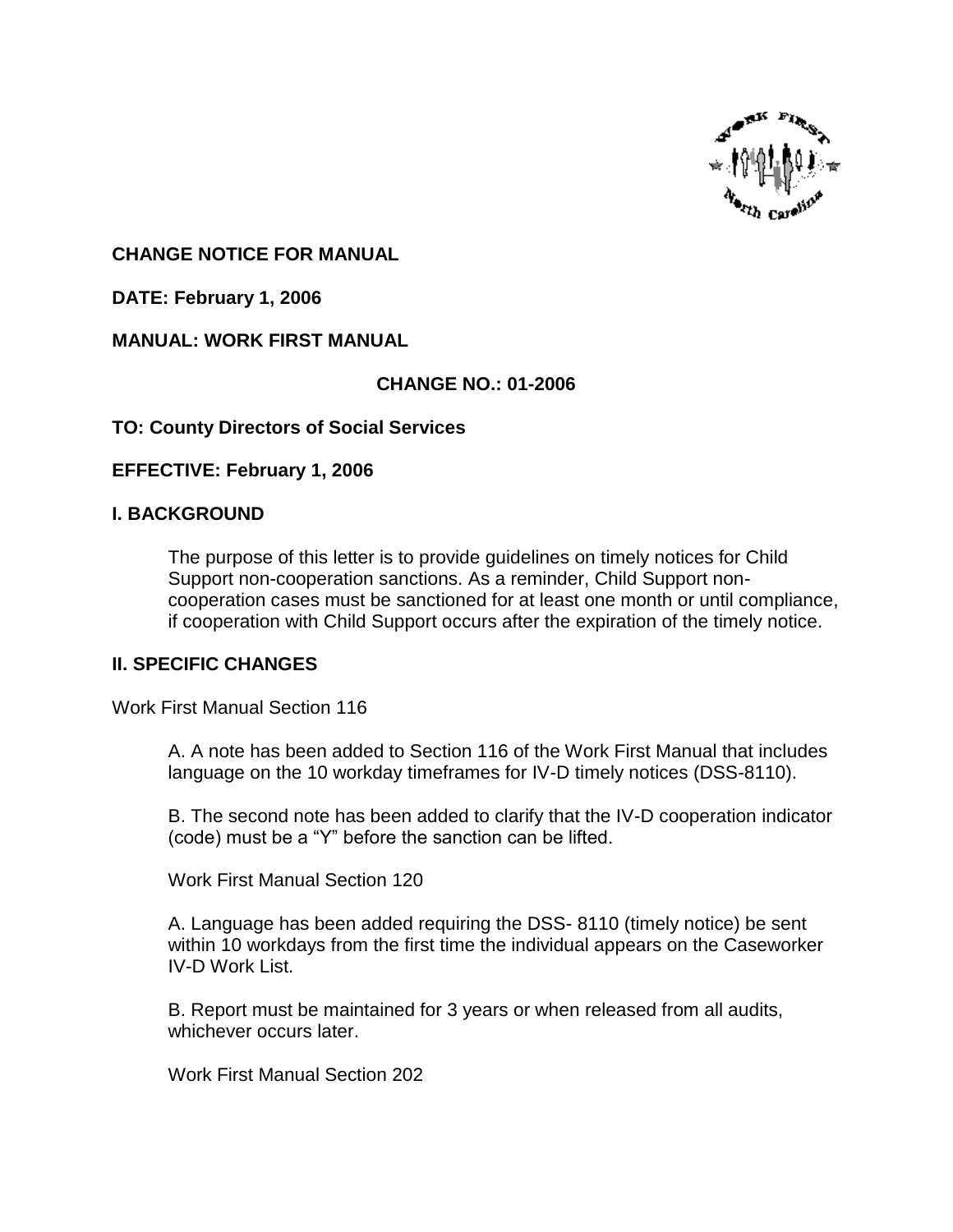A. Clarifies that the Child Support non- cooperation sanctions require a DSS-8110 (timely notice) be sent within 10 workdays from the first time the individual appears on the Caseworker IV-D Work List. Child Support non-cooperation changes must occur no later than the month after the month of change.

B. The county Work First worker must use the ACTS (IV-D) screen to make sure the cooperation indicator (code) is keyed as a "Y" prior to lifting a sanction.

Work First Manual Section 264

A. Informs that IV-D non-cooperation sanctions require a timely notice (DSS-8110) be sent within 10 workdays from the first time the individual appears on the Caseworker IV-D Work List.

B. Maintain the Notice register for three (3) years or until released from all audits, whichever occurs later.

#### **III. IMPLEMENTATION INSTRUCTIONS**

This change is effective February 01, 2006.

# **IV. INSTRUCTIONS FOR MAINTENANCE OF THE WORK FIRST MANUAL**

#### **Remove Insert**

### **Section Pages Section Pages**

116 7 116 7

120 1-10 120 1-10

202 1-5 202 1-6

264 1-26 264 1-27

If you have any questions, please contact your Work First Representative.

Sincerely,

Op Omme Samme

Jo Ann Lamm, Chief

Family Support & Child Welfare Services Section